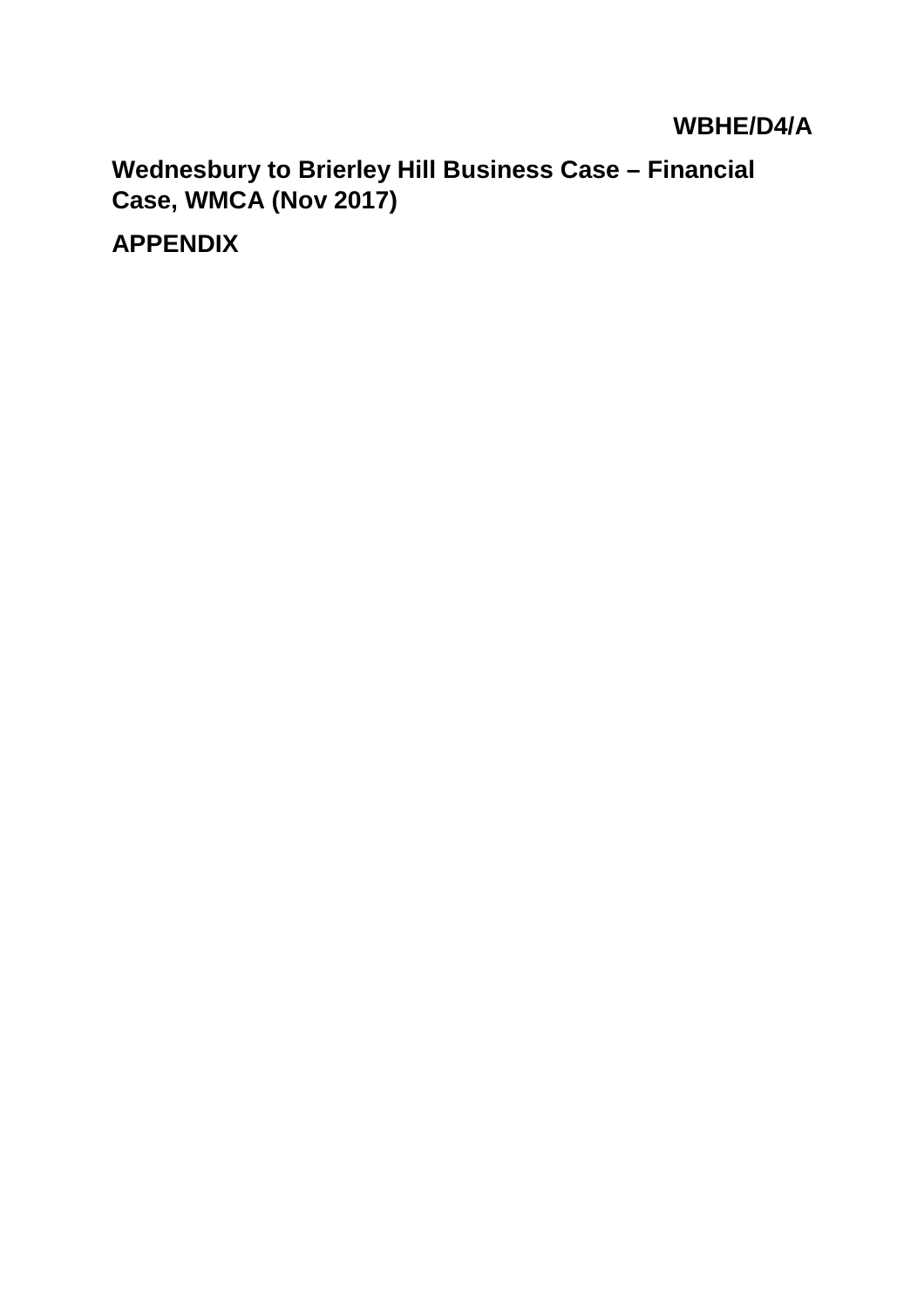

## Wednesbury to Brierley Hill

## Financial Case Appendix F1 –

## Cost Summary

Midland Metro Wednesbury to Brierley Hill Extension